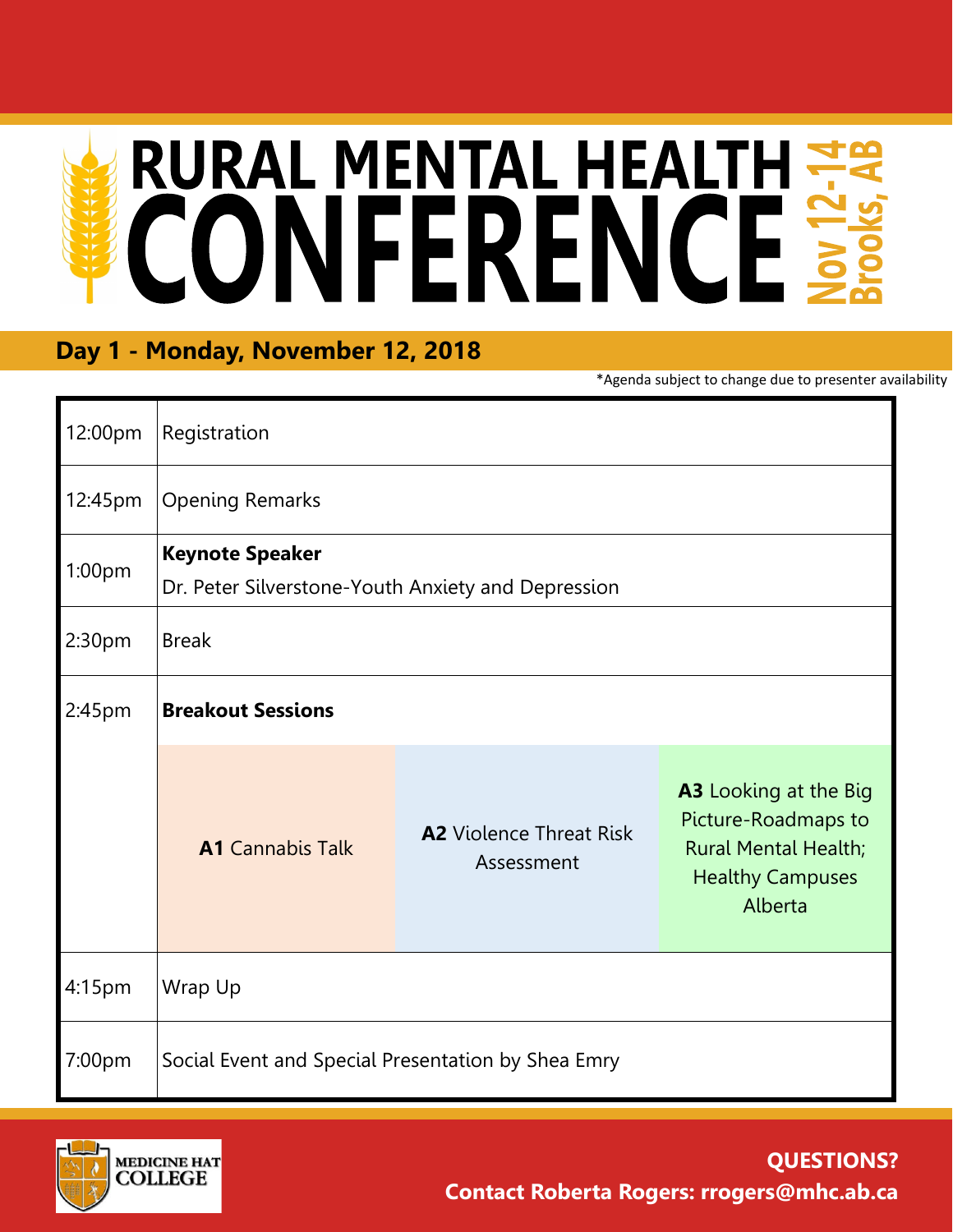# **RURAL MENTAL HEALTH ##**

## **Day 2 - Tuesday, November 13, 2018**

| 7:30am             | Registration                                                                                                                  |                                                                            |                                                                 |  |  |  |
|--------------------|-------------------------------------------------------------------------------------------------------------------------------|----------------------------------------------------------------------------|-----------------------------------------------------------------|--|--|--|
| 8:00am             | <b>Opening Remarks</b>                                                                                                        |                                                                            |                                                                 |  |  |  |
|                    | <b>Keynote</b>                                                                                                                |                                                                            |                                                                 |  |  |  |
| 8:15am             | Melanie Reed-Zukowski - When the Unthinkable Happens (Community Crisis<br>Response to Tragedy)                                |                                                                            |                                                                 |  |  |  |
| 10:15am            | <b>Break</b>                                                                                                                  |                                                                            |                                                                 |  |  |  |
| 10:30              | <b>Breakout Sessions</b>                                                                                                      |                                                                            |                                                                 |  |  |  |
|                    | <b>B1</b> Community<br><b>Collaboration-Conflict</b><br><b>Resolution</b>                                                     | <b>B2</b> Naloxone Training/<br>Alberta Rural Opioid<br>Dependency Program | <b>B3</b> Breathing Room<br>(e-mental health tool<br>for youth) |  |  |  |
| 12:00pm            | Lunch                                                                                                                         |                                                                            |                                                                 |  |  |  |
| 1:00 <sub>pm</sub> | <b>Keynote</b>                                                                                                                |                                                                            |                                                                 |  |  |  |
|                    | Dr. Allan Donsky - Mindfulness: Discovering How Strong You Really Are                                                         |                                                                            |                                                                 |  |  |  |
| 2:30pm             | <b>Break</b>                                                                                                                  |                                                                            |                                                                 |  |  |  |
| 2:45pm             | <b>Breakout Sessions</b>                                                                                                      |                                                                            |                                                                 |  |  |  |
|                    | <b>C1 DVIT/SARC (Domestic</b><br><b>Violence Intervention</b><br><b>Team and Sexual Assault</b><br><b>Response Committee)</b> | C2 PTSD in First Responders C3 Camrose Men's Shed                          |                                                                 |  |  |  |
| 4:15pm             | Wrap Up                                                                                                                       |                                                                            |                                                                 |  |  |  |
| 7:00pm             | <b>Social Event - Movie Night at the JBS Canada Centre</b>                                                                    |                                                                            |                                                                 |  |  |  |



### **QUESTIONS? Contact Roberta Rogers: rrogers@mhc.ab.ca**